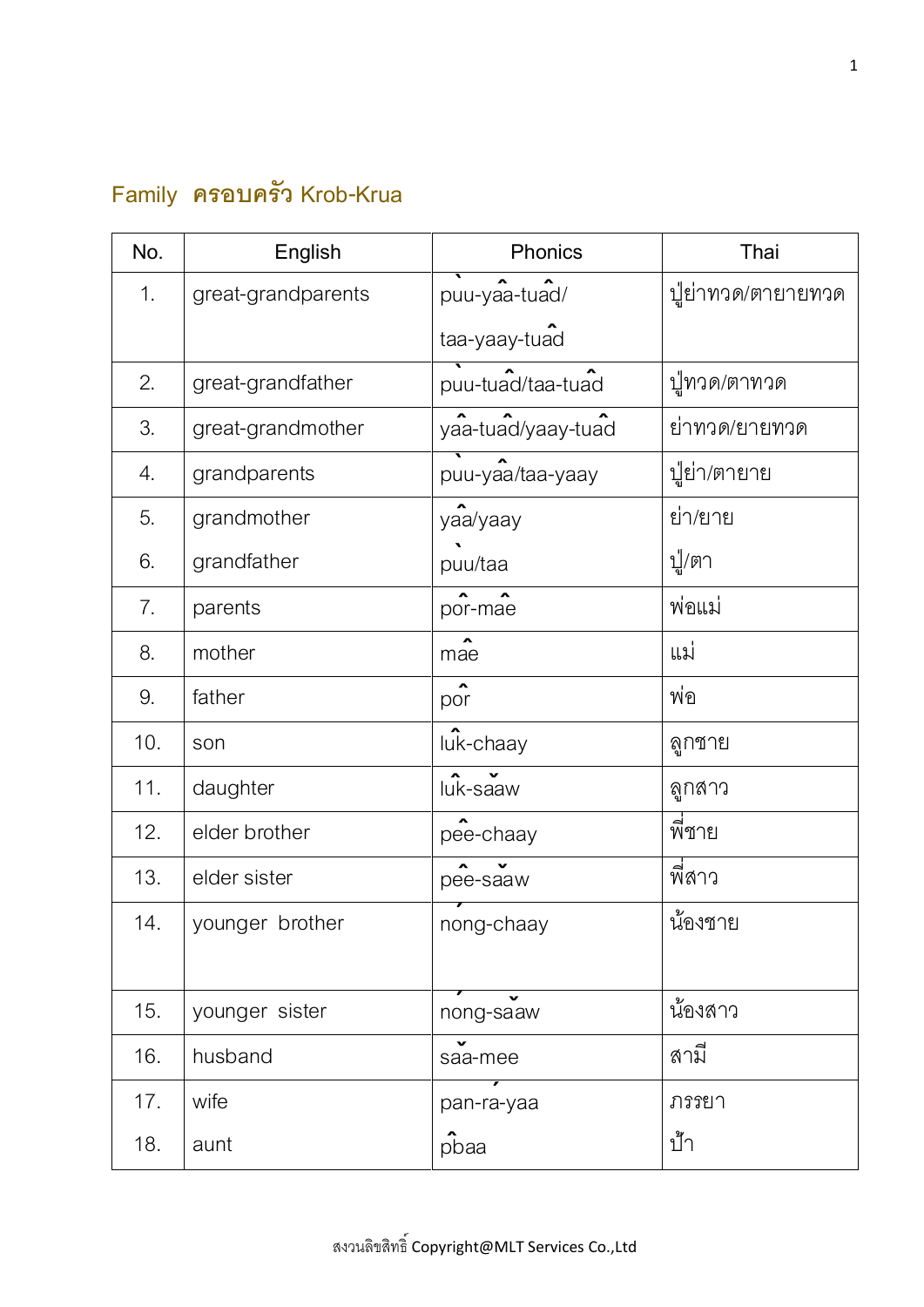| 19. | uncle               | lung                       | ลูง               |
|-----|---------------------|----------------------------|-------------------|
| 20. | nephew/grandson     | laan-chaay                 | หลานชาย           |
| 21. | niece/granddaughter | laan-saaw                  | หลานสาว           |
| 22. | grandnephew         | lean-chaay                 | เหลนชาย           |
| 23. | grandniece          | laen-saaw                  | เหลนสาว           |
| 24. | cousin              | luuk-pee-luuk-nong         | ลูกพี่ ลูกน้อง    |
| 25. | relative            | yard                       | ญาติ              |
| 26. | stepfather          | por-leang                  | พ่อเลี้ยง         |
| 27. | stepmother          | mae-leang                  | แมเลี้ยง          |
| 28. | stepson             | luk-leang (chaay)          | ลูกเลี้ยง (ชาย)   |
| 29. | stepdaughter        | luk-leang (ying)           | ลูกเลี้ยง (หญิง)  |
| 30. | adopted child       | luk-bun-tam                | ลูกบุญธรรม        |
| 31. | brother-in-law      | pee-khaey/<br>nong-khaey   | พี่เขย/น้องเขย    |
| 32. | sister-in-law       | pee-sa-pai/<br>nong-sa-pai | พีสะใภ้/น้องสะใภ้ |
| 33. | widow               | mae-maay                   | แม่ม่าย           |
| 34. | widower             | พ่อมาย<br>por-maay         |                   |
| 35. | orphan              | เด็กกำพร้า<br>dek-gam-praa |                   |

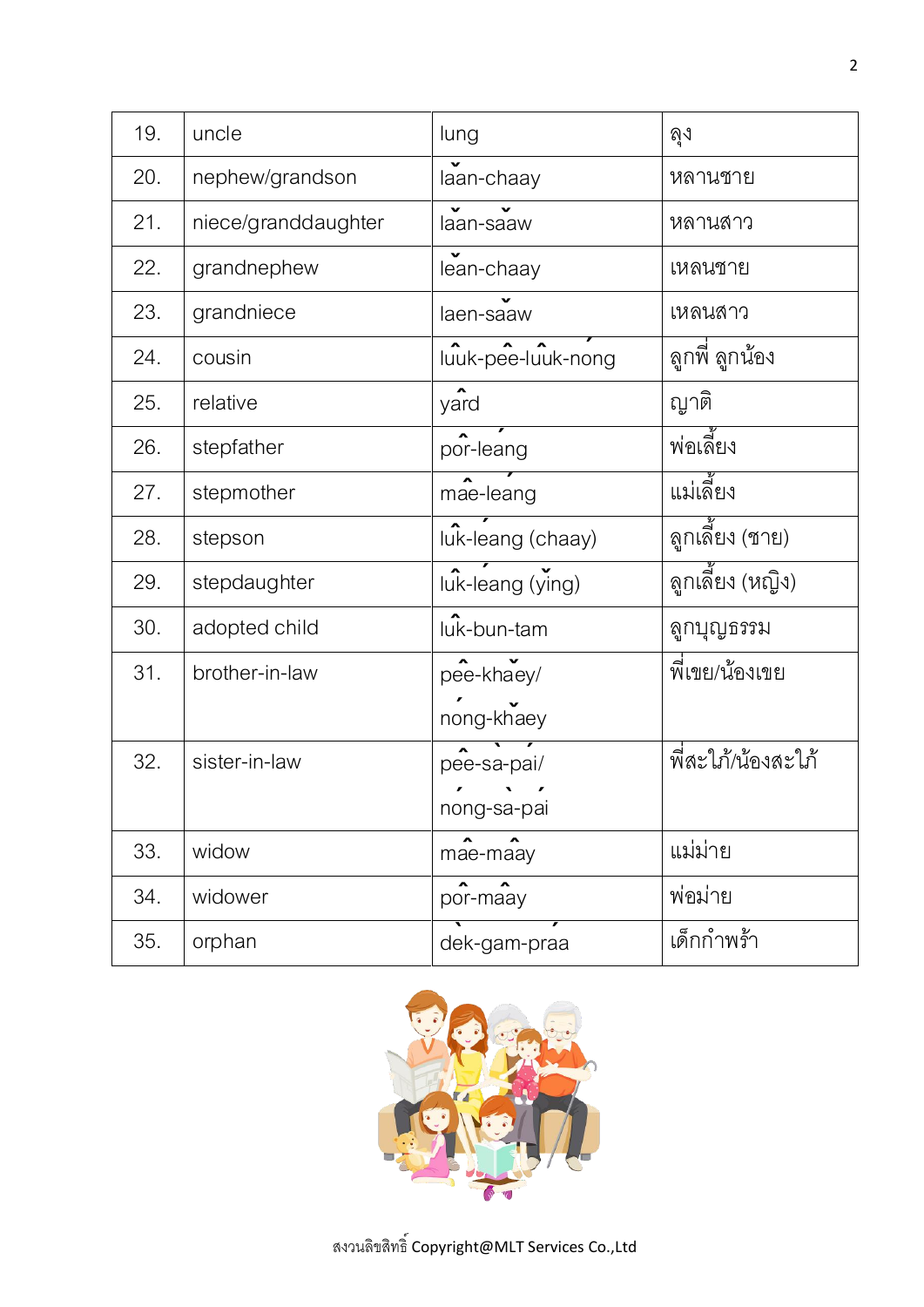## **Exercise**

**Match the English words with the Thai words**.

| 1. mother          | พี่ชาย<br>pee-chaay               |  |  |
|--------------------|-----------------------------------|--|--|
| 2. father          | น้องชาย<br>nong-chaay             |  |  |
| 3. son             | น้องสาว<br>nong-saaw              |  |  |
| 4. daughter        | pan-ra-yaa<br>ภรรยา               |  |  |
| 5. elder brother   | luk-saaw<br>ลูกสาว                |  |  |
| 6. elder sister    | สามี<br>saa-mee                   |  |  |
| 7. younger brother |                                   |  |  |
| 8. younger sister  | luk-chaay<br>ลูกชาย               |  |  |
| 9. husband         | $\hat{\phantom{a}}$<br>แม่<br>mae |  |  |
| 10. wife           | พี่สาว<br>pee-saaw                |  |  |
|                    | por<br>พ่อ                        |  |  |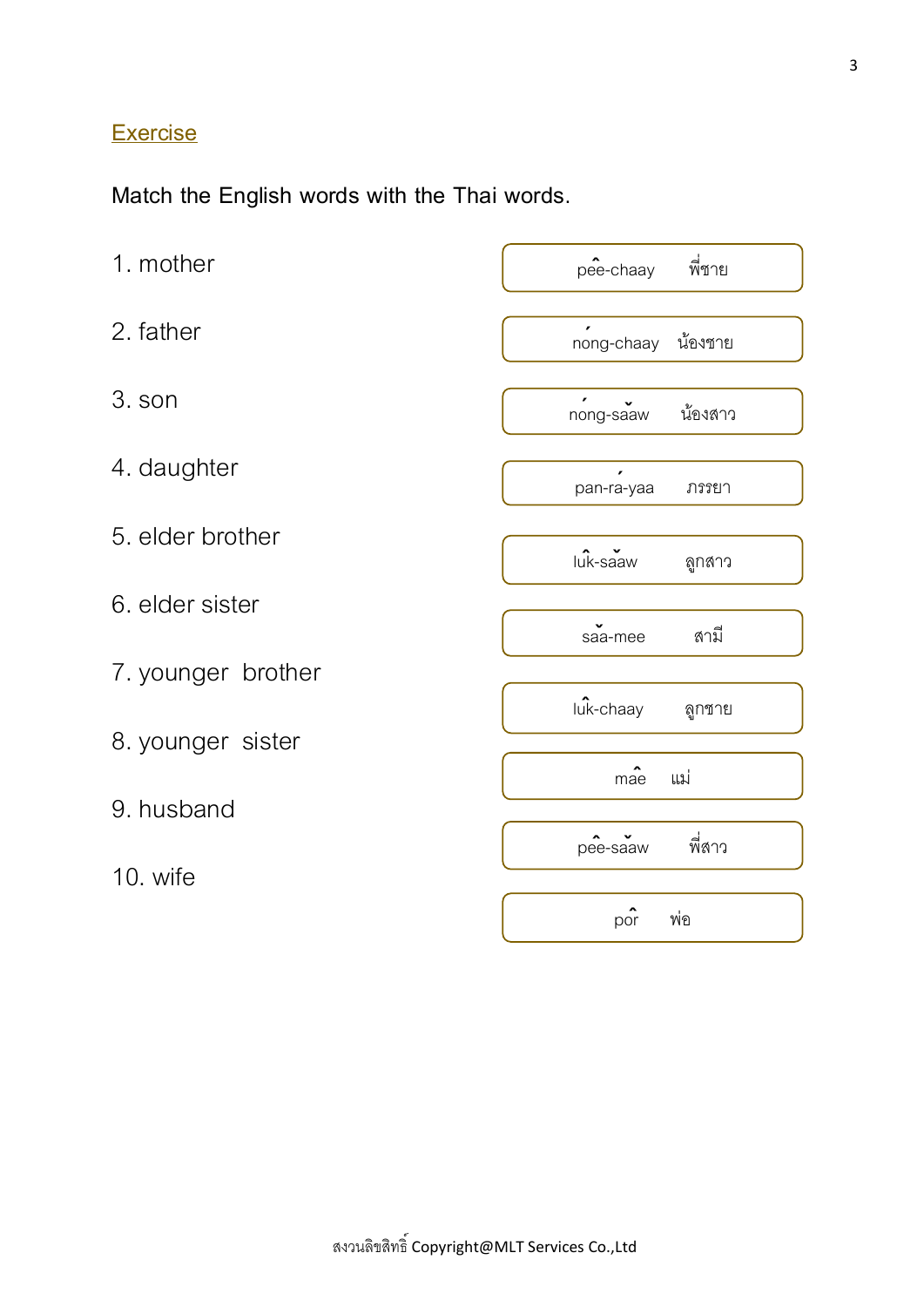## **Writing**

**ฝึ กเขียน**

| $\vdots$<br>1.1.3.1                   | $\colon$<br><b>LL</b> \$ | $\colon$<br><b>LLA</b>                      |
|---------------------------------------|--------------------------|---------------------------------------------|
| $\ddot{\cdot}$<br>SHOW                | $\colon$<br><b>SHIPH</b> | $\vdots$<br><b>SALES</b>                    |
| <b>SELLA</b>                          |                          | ลูกชาย                                      |
| <b>ANSUS</b>                          |                          | anana                                       |
| <b>Michael</b>                        |                          | MYTEL                                       |
| พี่สาว                                |                          | พี่สาว                                      |
| $\mathcal{L}^{\mathcal{L}}$<br>นองชาย |                          | $\mathcal{L}^{\mathcal{A}}$<br>1. JA 2007 M |